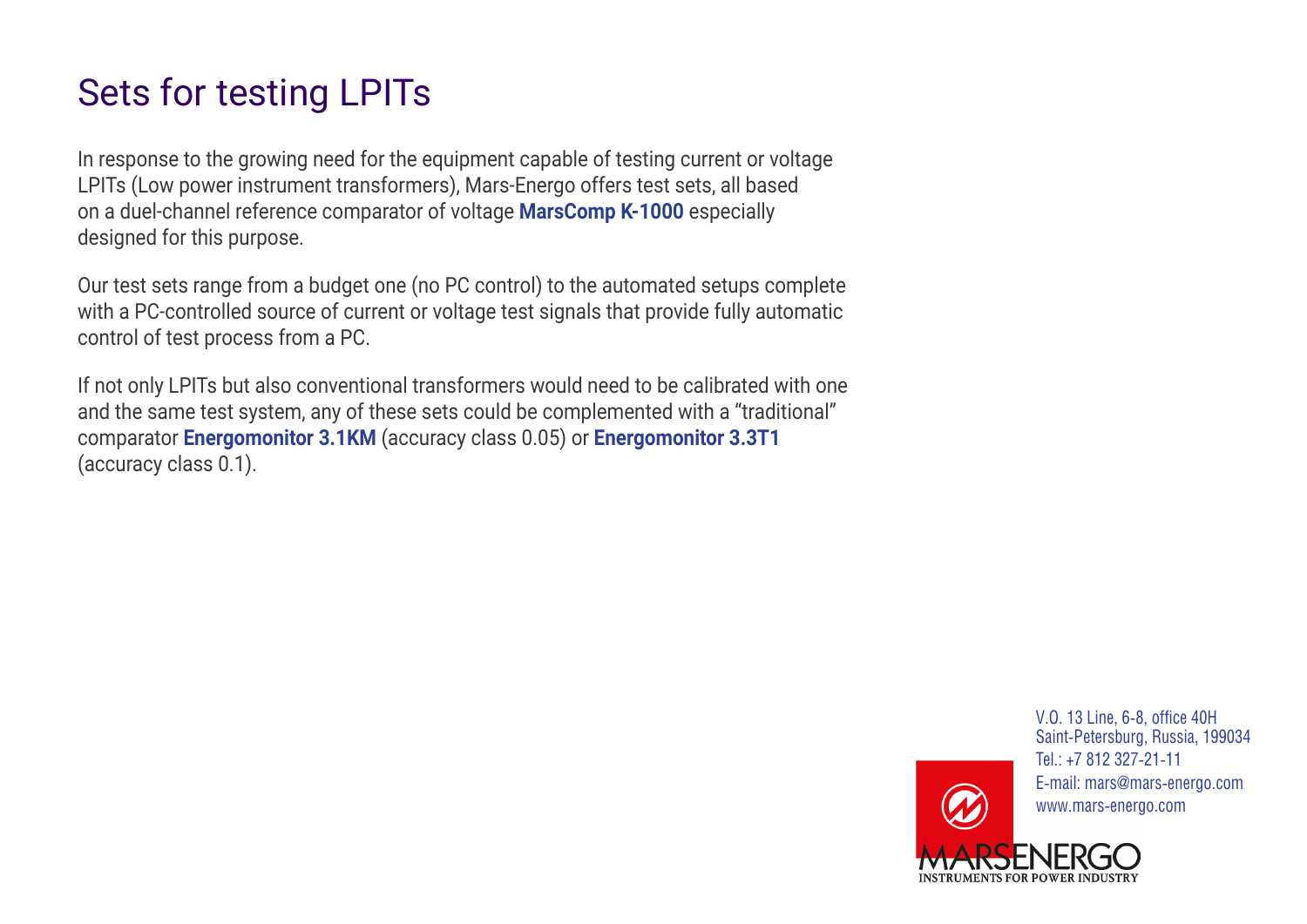## 1. Budget set for testing current LPITs

The test set is equipped with a source of test current **[IT5000](https://www.mars-energo.com/products/instrument-transformer-test-sets/it5000.html)** that does not support a PC control function. Therefore, the set allows LPITS to be tested just in the manual mode.

The **[IT5000](https://www.mars-energo.com/products/instrument-transformer-test-sets/it5000.html)** current source and the reference transformers of **[TTIP](https://www.mars-energo.com/products/instrument-transformer-test-sets/ttip.html)** series produced by Mars-Energo can be replaced with either a suitable customer's current source or customer's reference transformers with appropriate characteristics and accuracy.

### **Basic characteristics of current LPITs under test:**

| Applicable standards      | IEC 60044-8, IEC 61869-10         |
|---------------------------|-----------------------------------|
| Primary current range     | 0.05 A to 6000 A                  |
| Metering accuracy         | IEC class 0.2S (or less accurate) |
| Low-energy analog outputs | $0.5$ mV to 9 V                   |

### **Test scheme**

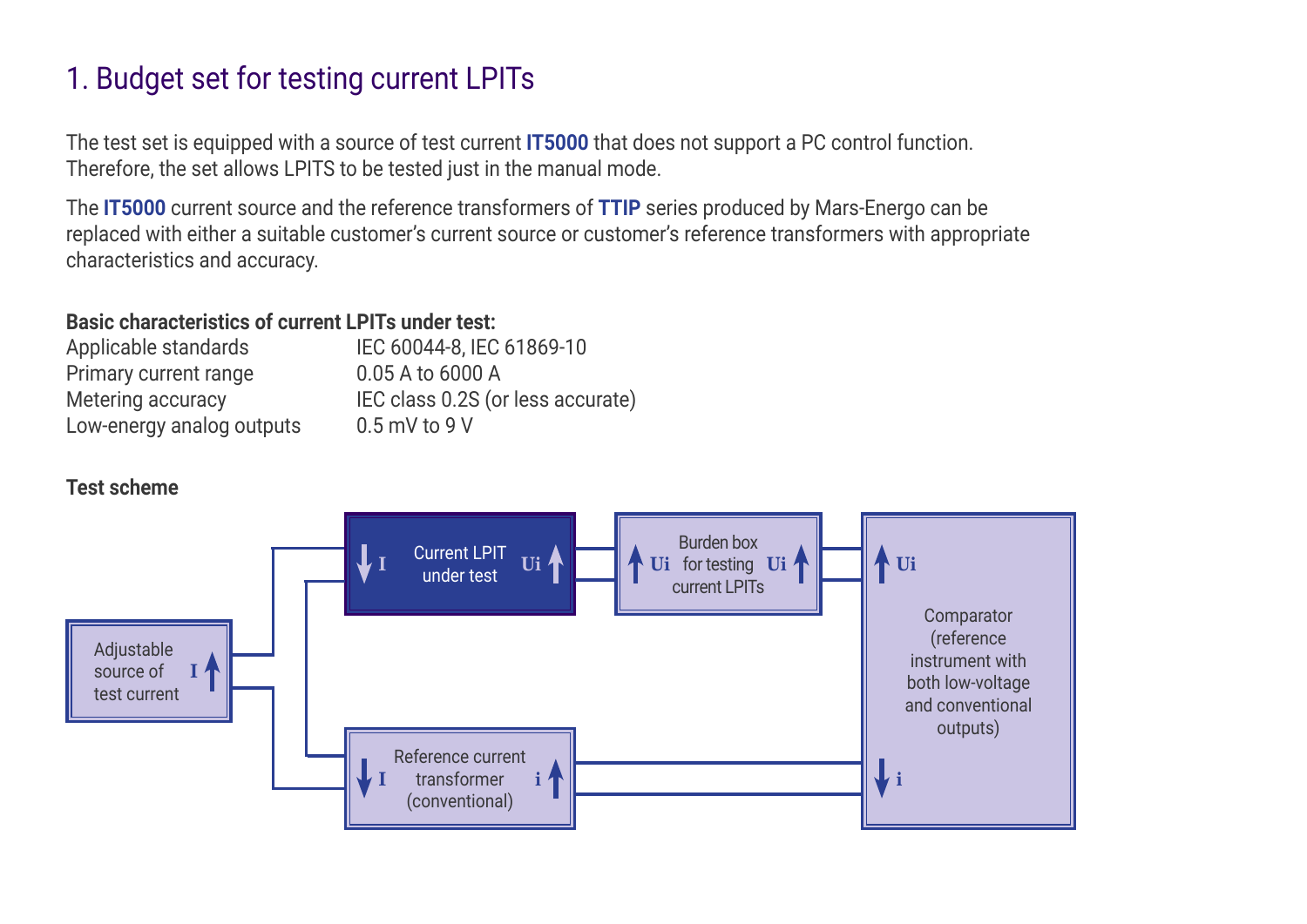### **Components**

| <b>Comparator</b>                                                                                                                                                                            | <b>Burden box for testing</b><br>current LPITs                                                                                                 | <b>Reference current transformers</b>                                                                                      |                                                                                                                                                                         | <b>Adjustable source</b><br>of test current                                                                                         |                                                     |  |
|----------------------------------------------------------------------------------------------------------------------------------------------------------------------------------------------|------------------------------------------------------------------------------------------------------------------------------------------------|----------------------------------------------------------------------------------------------------------------------------|-------------------------------------------------------------------------------------------------------------------------------------------------------------------------|-------------------------------------------------------------------------------------------------------------------------------------|-----------------------------------------------------|--|
| $\bullet \bullet$                                                                                                                                                                            | <b>BEELLE 4.</b>                                                                                                                               |                                                                                                                            |                                                                                                                                                                         | <b>CONTROL</b>                                                                                                                      |                                                     |  |
| <b>MarsComp K-1000</b>                                                                                                                                                                       | <b>Burden box</b>                                                                                                                              | <b>TTIP-100/5</b>                                                                                                          | <b>TTIP-5000/5</b>                                                                                                                                                      | <b>IT-5000</b>                                                                                                                      |                                                     |  |
|                                                                                                                                                                                              |                                                                                                                                                | TTIP-100/5(1)                                                                                                              | TTIP-5000/5(1)                                                                                                                                                          | <b>Test transformer</b><br><b>GT-IT5000</b>                                                                                         | Variable-ratio<br>transformer<br><b>LATR-IT5000</b> |  |
| Range                                                                                                                                                                                        |                                                                                                                                                |                                                                                                                            |                                                                                                                                                                         |                                                                                                                                     |                                                     |  |
| <b>Measured values</b><br><b>AC voltage (RMS):</b><br>0.2 mV  840 V<br><b>AC current (RMS):</b><br>1 mA  6 A<br>Phase angle: 0  90°                                                          | <b>Customer-selectable</b><br>range of burden setting:<br>2 k0hm  10 M0hm<br><b>Customer-selectable</b><br>burden capacitance:<br>33  10000 pF | Rated primary currents (A):<br>5; 10; 15; 20; 25; 30; 40;<br>50; 60; 75; 80; 100<br><b>Secondary currents:</b><br>1 A, 5 A | Rated primary currents (A):<br>150; 200; 250; 300; 400;<br>500; 600; 750; 800; 1000;<br>1200; 1500; 2000; 3000;<br>4000; 5000<br><b>Secondary currents:</b><br>1 A, 5 A | <b>Output current setting:</b><br>0.056000A                                                                                         |                                                     |  |
| <b>Key characteristics</b>                                                                                                                                                                   |                                                                                                                                                |                                                                                                                            |                                                                                                                                                                         |                                                                                                                                     |                                                     |  |
| <b>Current ratio error: 0.01%</b><br>Phase error: ±0.5 min<br><b>Key function:</b><br>LPITs (0.5 mV  9 V) can<br>be calibrated with conven-<br>tional reference transform-<br>ers (1 A, 5 A) |                                                                                                                                                | Accuracy class: 0.05                                                                                                       |                                                                                                                                                                         | $I_{NOM} = 5000 A$<br>$I_{MAX}$ = 6000 A<br><b>Resistor Box</b><br>GT-IT5000<br><b>LATR-IT5000</b><br>$\mathord{\sim}220$<br>Output | Current loop<br>GT-IT5000                           |  |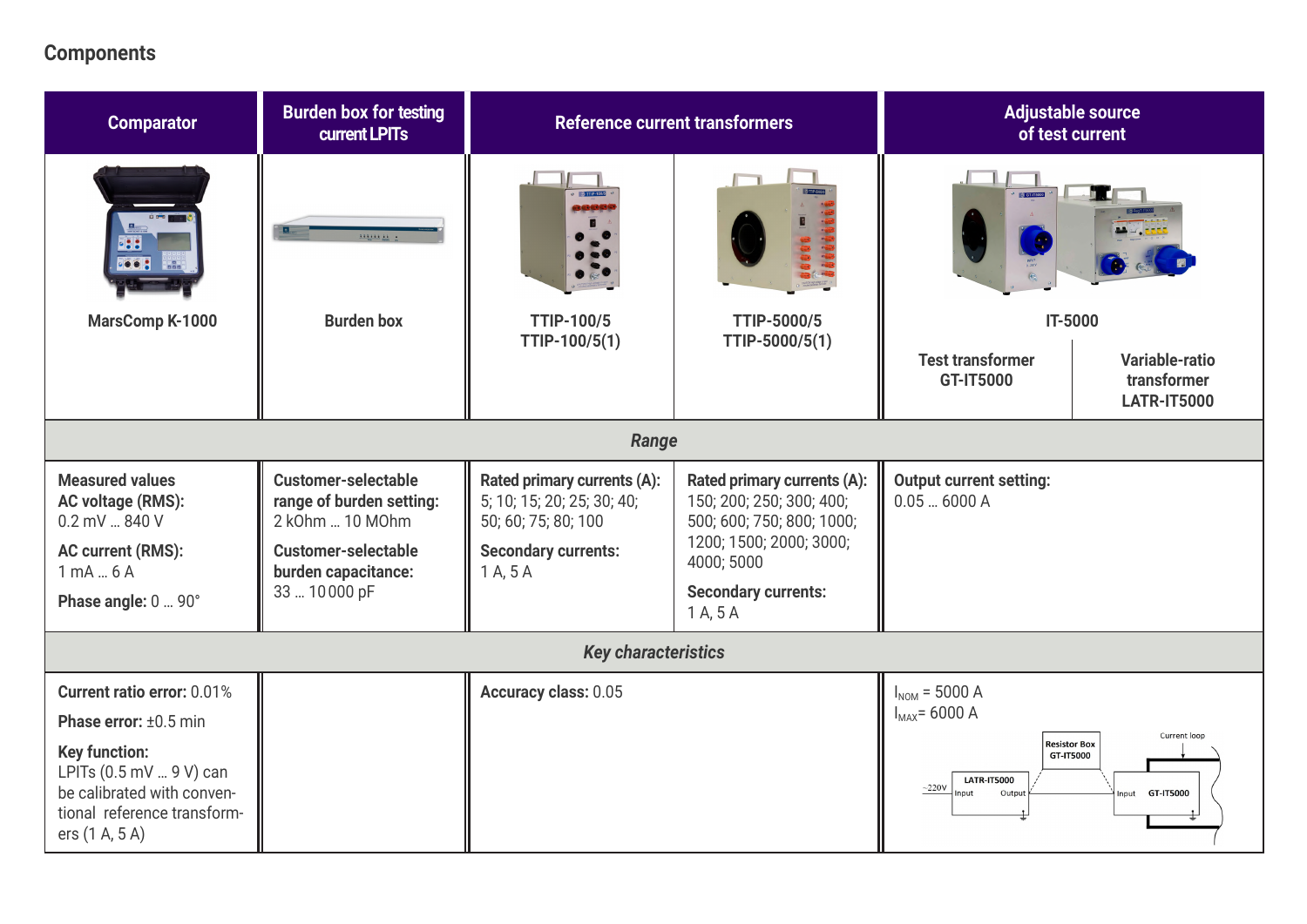## 2. Automated set for testing current LPITs

This set will provide max ranging and functionality (available at Mars-Energo) with respect to testing of current LPITs. The source of test current **IT5000A** is PC-controlled, that is why testing can be performed in fully automatic mode.

The reference transformers of **[TTIP](https://www.mars-energo.com/products/instrument-transformer-test-sets/ttip.html)** series produced by Mars-Energo can be replaced by customer's reference transformers with suitable characteristics and of appropriate accuracy.

### **Basic characteristics of current LPITs under test:**

| Applicable standards      | IEC 60044-8, IEC 61869-10         |
|---------------------------|-----------------------------------|
| Primary current range     | 0.5 A to 6000 A                   |
| Metering accuracy         | IEC class 0.2S (or less accurate) |
| Low-energy analog outputs | $0.5$ mV to 9 V                   |
| Electronic turns ratio    | user selectable                   |

### **Test scheme**

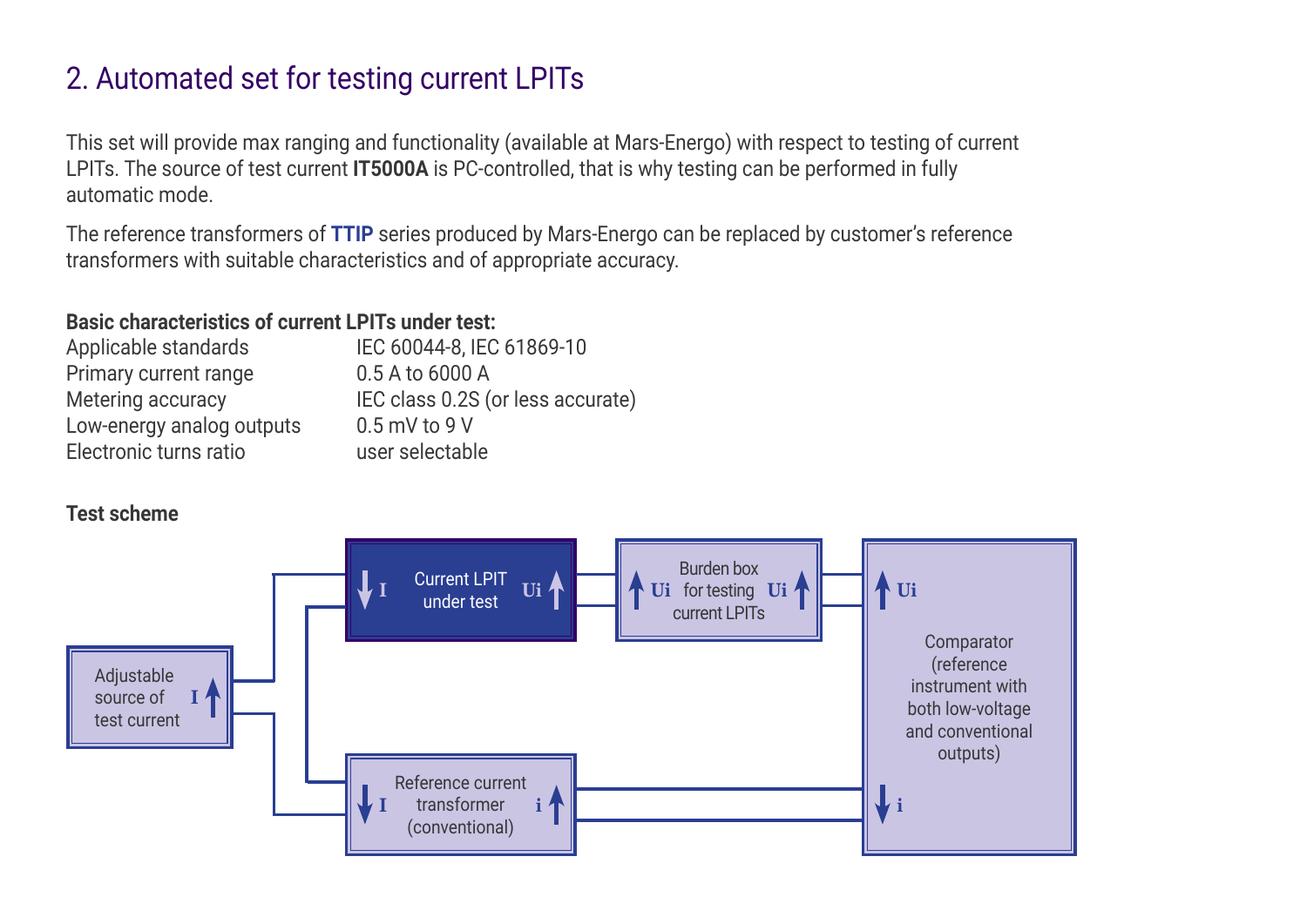### **Components**

| <b>Comparator</b>                                                                                                                                                                            | <b>Burden box for</b><br>testing current LPITs                                                                                                 | <b>Reference current transformers</b>                                                                                      |                                                                                                                                                                         | <b>Adjustable source</b><br>of test current                                                                                |                                                                          | <b>Control</b>           |
|----------------------------------------------------------------------------------------------------------------------------------------------------------------------------------------------|------------------------------------------------------------------------------------------------------------------------------------------------|----------------------------------------------------------------------------------------------------------------------------|-------------------------------------------------------------------------------------------------------------------------------------------------------------------------|----------------------------------------------------------------------------------------------------------------------------|--------------------------------------------------------------------------|--------------------------|
| $-002$                                                                                                                                                                                       |                                                                                                                                                |                                                                                                                            |                                                                                                                                                                         | <b>B</b> GT-TEXAS                                                                                                          | 005                                                                      | <b>Beneranssen</b>       |
| MarsComp K-1000                                                                                                                                                                              | <b>Burden box</b>                                                                                                                              | <b>TTIP-100/5</b><br>TTIP-100/5(1)                                                                                         | TTIP-5000/5<br>TTIP-5000/5(1)                                                                                                                                           |                                                                                                                            | <b>IT-5000A</b>                                                          | <b>Personal computer</b> |
|                                                                                                                                                                                              |                                                                                                                                                |                                                                                                                            |                                                                                                                                                                         | <b>Test transformer</b><br><b>GT-IT5000A</b>                                                                               | Variable-ratio<br>transformer<br><b>LATR-IT5000A</b><br>(in development) |                          |
|                                                                                                                                                                                              |                                                                                                                                                |                                                                                                                            | Range                                                                                                                                                                   |                                                                                                                            |                                                                          |                          |
| <b>Measured values</b><br>AC voltage (RMS):<br>0.2 mV  840 V<br><b>AC current (RMS):</b><br>1 mA  6 A<br>Phase angle: 0  90°                                                                 | <b>Customer-selectable</b><br>range of burden setting:<br>2 k0hm  10 M0hm<br><b>Customer-selectable</b><br>burden capacitance:<br>33  10000 pF | Rated primary currents (A):<br>5; 10; 15; 20; 25; 30; 40;<br>50; 60; 75; 80; 100<br><b>Secondary currents:</b><br>1 A, 5 A | Rated primary currents (A):<br>150; 200; 250; 300;<br>400; 500; 600; 750;<br>800; 1000; 1200; 1500;<br>2000; 3000; 4000; 5000<br><b>Secondary currents:</b><br>1 A, 5 A | <b>Output current setting:</b><br>0.56000A                                                                                 |                                                                          |                          |
| <b>Key characteristics</b>                                                                                                                                                                   |                                                                                                                                                |                                                                                                                            |                                                                                                                                                                         |                                                                                                                            |                                                                          |                          |
| <b>Current ratio error:</b><br>±0.01%<br>Phase error: ±0.5 min<br><b>Key function:</b><br>LPITs (0.5 mV  9 V)<br>can be calibrated with<br>conventional reference<br>transformers (1 A, 5 A) |                                                                                                                                                | <b>Accuracy class: 0.05</b>                                                                                                |                                                                                                                                                                         | <b>PC-controlled</b><br><b>Current setting error: ±10 %</b><br>In increments of:<br>depending on the current loop selected |                                                                          | Customer<br>selectable   |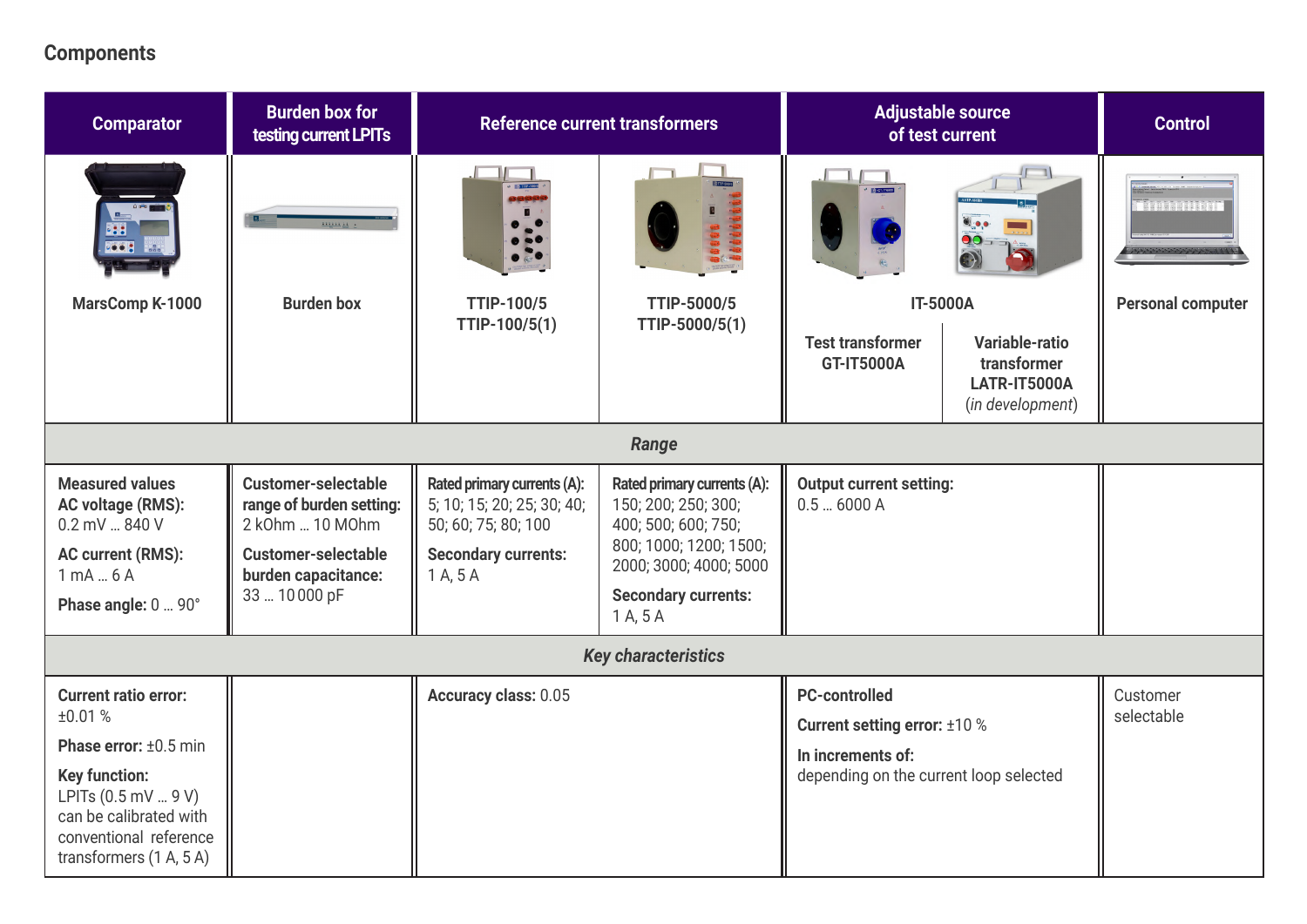## 3. Multi-purpose set for testing current transformers (LPITs + Conventional CTs)

To test conventional CTs, set 1 or set 2 for testing current LPITs can be complemented with the units listed below. The burden box (produced by other manufacturer) can be replaced by a customer's burden box with suitable characteristics.

#### **Basic characteristics of conventional CTs under test:**

| Applicable standards       | IEC 61869-2                                                       |
|----------------------------|-------------------------------------------------------------------|
| Primary current range      | 0.5 A to 6000 A                                                   |
| Metering accuracy          | Class 0.2S (or less accurate) with the comparator <b>EM 3.1KM</b> |
|                            | Class 0.5S (or less accurate) with the comparator <b>EM 3.3T1</b> |
| High-energy analog outputs | 1 A. 5 A                                                          |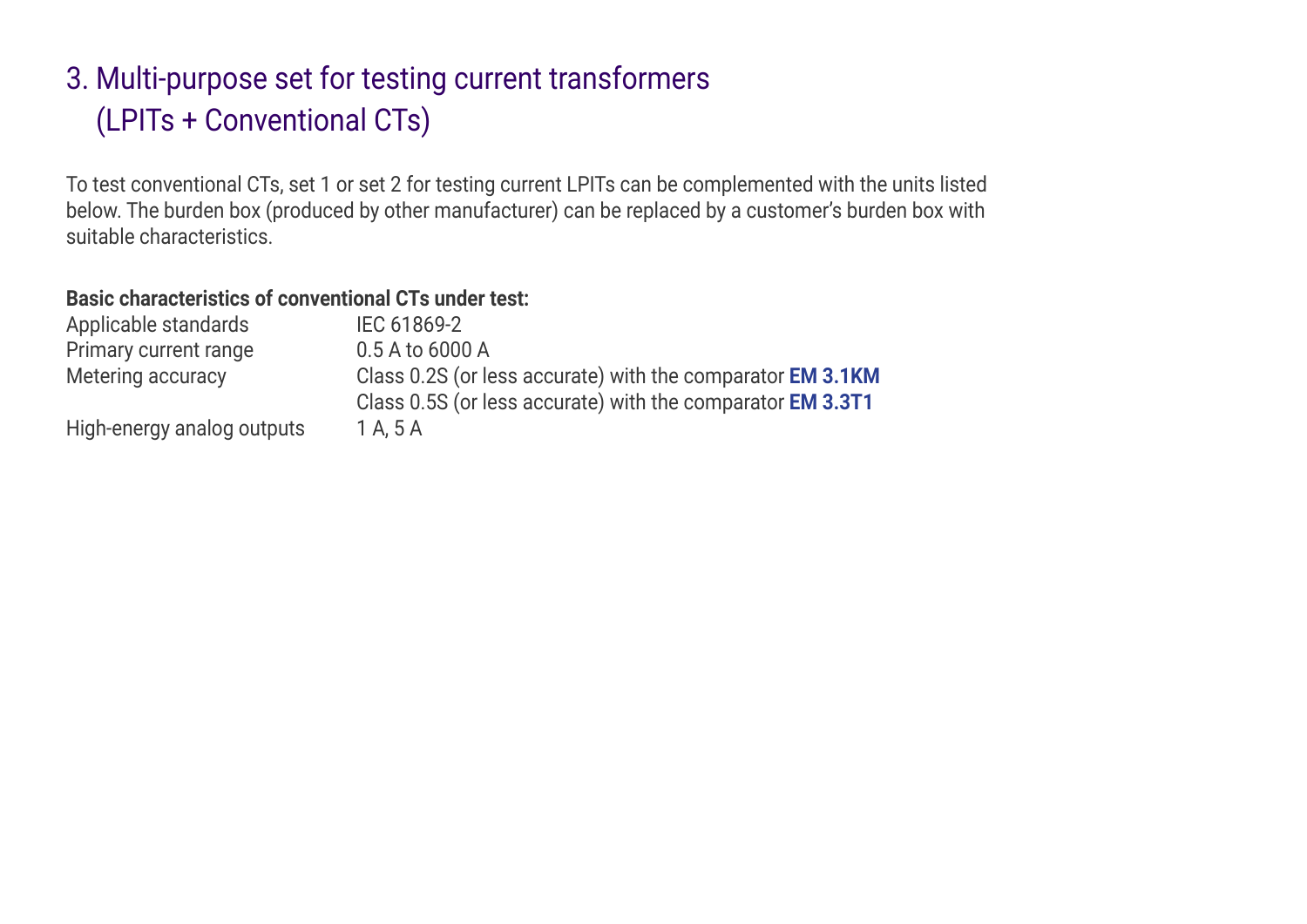#### **Units to be added to sets 1 and 2**

| <b>Comparator (accuracy class 0.1)</b>                                                                                                       |                                                                                                               | <b>Comparator (accuracy class 0.05)</b>                                                                   | <b>Burden box</b>                                                                                             |                                                                                                                  |  |  |
|----------------------------------------------------------------------------------------------------------------------------------------------|---------------------------------------------------------------------------------------------------------------|-----------------------------------------------------------------------------------------------------------|---------------------------------------------------------------------------------------------------------------|------------------------------------------------------------------------------------------------------------------|--|--|
|                                                                                                                                              |                                                                                                               |                                                                                                           | ///////////////////////                                                                                       |                                                                                                                  |  |  |
| <b>Energomonitor 3.3T1</b><br>(accuracy class 0.1)<br>(for testing high-energy<br>analog outputs 1 A, 5 A)                                   | <b>Scaling/Commutation unit</b><br><b>CTCS-3.3</b><br>(includes scaling converters<br>and a commutation unit) | Energomonitor 3.1KM-P-05<br>(accuracy class 0.05)<br>(for testing high-energy<br>analog outputs 1 A, 5 A) | <b>Scaling/Commutation unit</b><br><b>CTCS-3.1</b><br>(includes scaling converters<br>and a commutation unit) | <b>Burden box of conventional type</b><br><b>MR 3027</b><br>(for testing high-energy<br>analog outputs 1 A, 5 A) |  |  |
|                                                                                                                                              | Range                                                                                                         |                                                                                                           |                                                                                                               |                                                                                                                  |  |  |
| <b>Voltage measurement range:</b><br>0.6  600 V                                                                                              |                                                                                                               | <b>Voltage measurement range:</b><br>$0.1 - 960V$<br><b>Current measurement range:</b>                    |                                                                                                               | For 1 A output:<br>1.0 VA  50 VA (limited number<br>of fixed values)                                             |  |  |
| <b>Current measurement range:</b><br>Depends on the primary current scaling converters,<br>with the Current Transformers Block: 0.0025  75 A |                                                                                                               | 0.005120A                                                                                                 |                                                                                                               | For 5 A output:<br>1.25 VA  50 VA (limited number<br>of fixed values)                                            |  |  |
|                                                                                                                                              |                                                                                                               |                                                                                                           |                                                                                                               | Connection of MR 3027 boxes in<br>series is possible                                                             |  |  |
| <b>Key characteristics</b>                                                                                                                   |                                                                                                               |                                                                                                           |                                                                                                               |                                                                                                                  |  |  |
| <b>Current ratio error:</b>                                                                                                                  |                                                                                                               | <b>Current ratio error:</b><br>±0.002%                                                                    |                                                                                                               | Burden box of mechanical type                                                                                    |  |  |
| ±0.02%<br><b>Phase error:</b><br>$±1$ min                                                                                                    |                                                                                                               | <b>Phase error:</b><br>$±0.1$ min                                                                         |                                                                                                               | Limits of permissible intrinsic<br>error of the burden value (with<br>respect to its nominal) ±4%                |  |  |
|                                                                                                                                              |                                                                                                               |                                                                                                           |                                                                                                               | Rated current 1 A and 5 A                                                                                        |  |  |
|                                                                                                                                              |                                                                                                               |                                                                                                           |                                                                                                               | Rated power factor $(cos \varphi) = 0.8$                                                                         |  |  |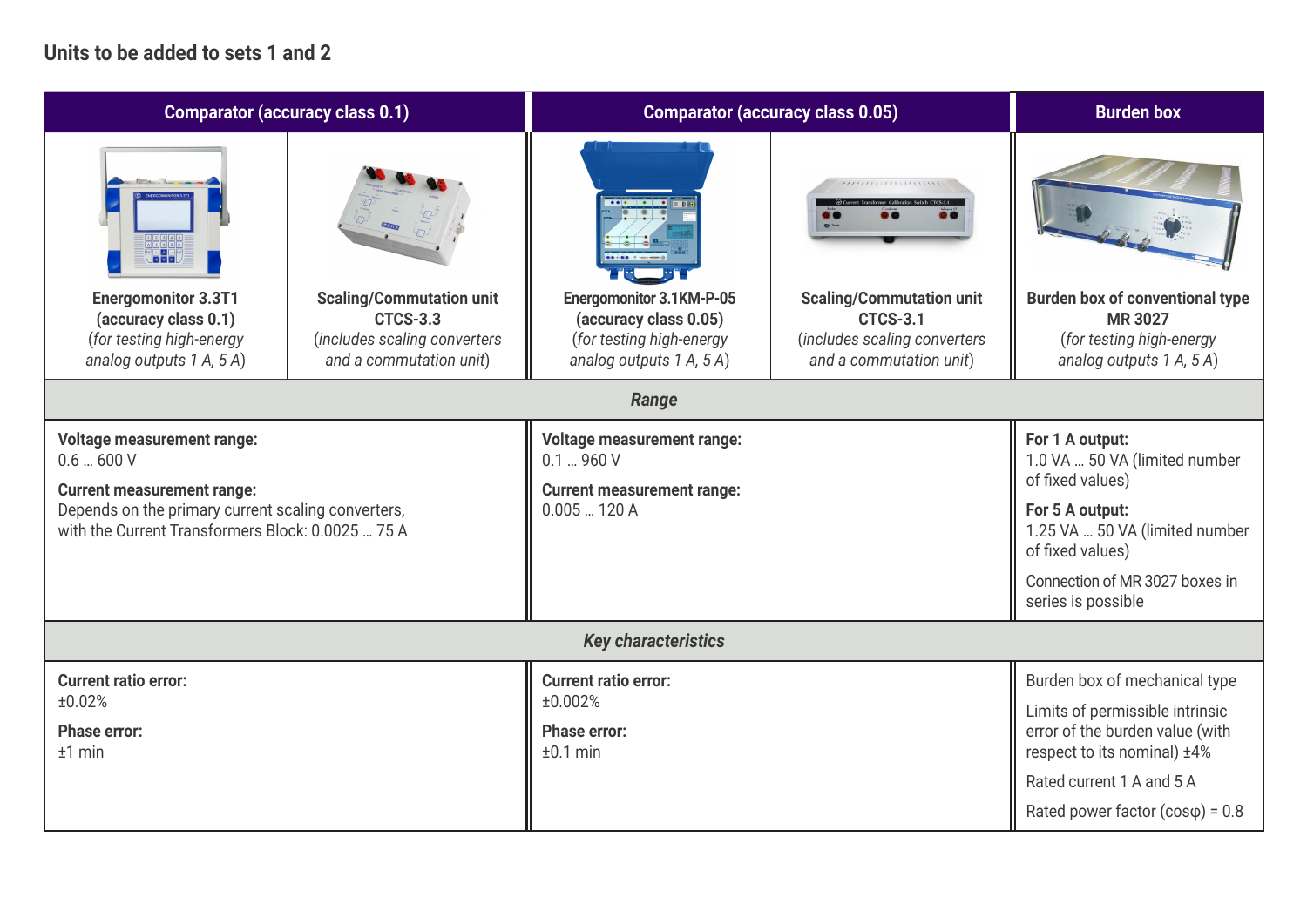## 4. Automated set for testing voltage LPITs

This set will provide max ranging and functionality (available at Mars-Energo) with respect to the testing of voltage LPITs. Depending on the desired range, the set may include one of the test voltage sources (both PCcontrolled): up to 35 kV, or up to 110/√3 kV.

The test voltage source up to 35 kV consists of a test transformer (produced by other manufacturer, replaceable by a customer's one) and a laboratory-type variable-ratio transformer LATR-IT5000A (controlled from a PC).

The HV module for testing VTs 110/√3 kV is produced by other manufacturer, and thus it can be replaced by a customer's one. The primary voltage range can be expanded up to 330/√3 kV (with use of the Mars-Energo's reference voltage transducer CHVT-330 up to 330/√3 kV), however the weight of the corresponding HV module adds up to1450 kg.

### **Basic characteristics of voltage LPITs under test:**

| Applicable standards      | IEC 60044-7, IEC 61869-11                                                      |
|---------------------------|--------------------------------------------------------------------------------|
| Primary voltage range     | single-phase; up to $35$ kV; up to $110/\sqrt{3}$ kV (up to $330/\sqrt{3}$ kV) |
| Metering accuracy         | Accuracy class 0.5 (or less accurate)                                          |
| Low-energy analog outputs | $0.5$ mV to 9 V                                                                |
| Electronic turns ratio    | user selectable                                                                |

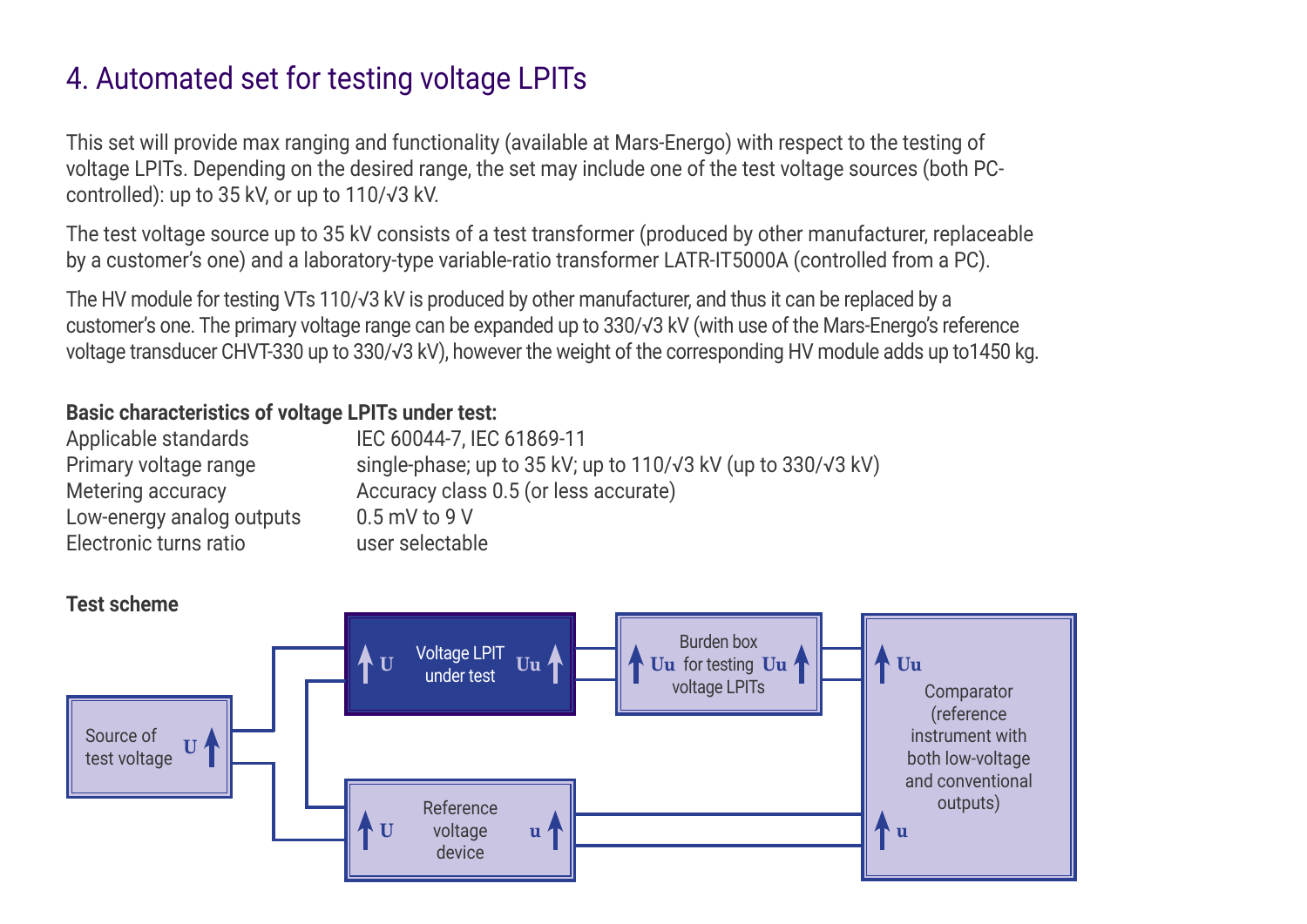### **Components**

|                                                                                                                                                                                                             | <b>Burden box for</b>                                                                                                                          | <b>Reference voltage</b>                                                                                                                                                                                         | <b>Source of test voltage</b><br>device<br><b>35 kV</b>                                                                                                                                     |                                                                                                                |                                                                                         |                             |
|-------------------------------------------------------------------------------------------------------------------------------------------------------------------------------------------------------------|------------------------------------------------------------------------------------------------------------------------------------------------|------------------------------------------------------------------------------------------------------------------------------------------------------------------------------------------------------------------|---------------------------------------------------------------------------------------------------------------------------------------------------------------------------------------------|----------------------------------------------------------------------------------------------------------------|-----------------------------------------------------------------------------------------|-----------------------------|
| <b>Comparator</b>                                                                                                                                                                                           | testing voltage<br><b>LPITs</b>                                                                                                                |                                                                                                                                                                                                                  |                                                                                                                                                                                             |                                                                                                                | 110/ <sub>V3</sub> kV                                                                   | <b>Control</b>              |
| <b></b><br>$-005$<br><b>MarsComp K-1000</b>                                                                                                                                                                 | <b>Burden box</b>                                                                                                                              | CHVT-35 or<br><b>CHVT-110</b>                                                                                                                                                                                    | <b>Test (generating)</b><br>transformer                                                                                                                                                     | $\bullet$ .<br>00574m<br>O)<br><b>Variable-ratio</b><br>transformer<br><b>LATR-IT5000A</b><br>(in development) | <b>HV</b> module<br><b>Console unit</b>                                                 | <b>Personal</b><br>computer |
|                                                                                                                                                                                                             | Range                                                                                                                                          |                                                                                                                                                                                                                  |                                                                                                                                                                                             |                                                                                                                |                                                                                         |                             |
| <b>Measured values</b><br>AC voltage (RMS):<br>0.2 mV  840 V<br><b>AC current (RMS):</b><br>$1$ mA $6$ A<br>Phase angle: 0  90°                                                                             | <b>Customer-selectable</b><br>range of burden setting:<br>2 k0hm  10 M0hm<br><b>Customer-selectable</b><br>burden capacitance:<br>33  10000 pF | <b>Voltage measurement</b><br>range:<br>40 to 120% of rated<br>voltage                                                                                                                                           | 1  35 kV                                                                                                                                                                                    | Range of<br>regulating<br>voltage:<br>15  250 V                                                                | Range of generated voltages:<br>10  100 kV                                              |                             |
|                                                                                                                                                                                                             |                                                                                                                                                |                                                                                                                                                                                                                  | <b>Key characteristics</b>                                                                                                                                                                  |                                                                                                                |                                                                                         |                             |
| <b>Voltage ratio error:</b><br>±0.01%<br>Phase error: ±0.5 min<br><b>Key function:</b><br>to calibrate LPITs<br>(0.5 mV  9 V), conven-<br>tional (100 V, 100/√3 V)<br>reference transformers<br>may be used |                                                                                                                                                | <b>Accuracy classes:</b><br>0.1 or 0.05<br><b>Rated voltage (primary):</b><br>35 kV, 110/√3 kV<br><b>Rated voltage</b><br>(secondary):<br>100, 100/ $\sqrt{3}$ , 110,<br>$110/\sqrt{3}$ V,<br>or user-selectable | <b>Rated secondary</b><br>voltage: 35 kV<br><b>Rated primary</b><br>voltage: 200 V<br><b>Max power</b><br>generated: 1500 VA<br><b>Power generated</b><br>in the long-term<br>mode: 1200 VA | <b>PC-controlled</b><br><b>Voltage setting</b><br>error: $±3%$<br>In increments of:<br>1 to 3 V                | Max power generated:<br>7.8 kVA<br>Power generated in<br>the long-term mode:<br>4.1 kVA | Customer<br>selectable      |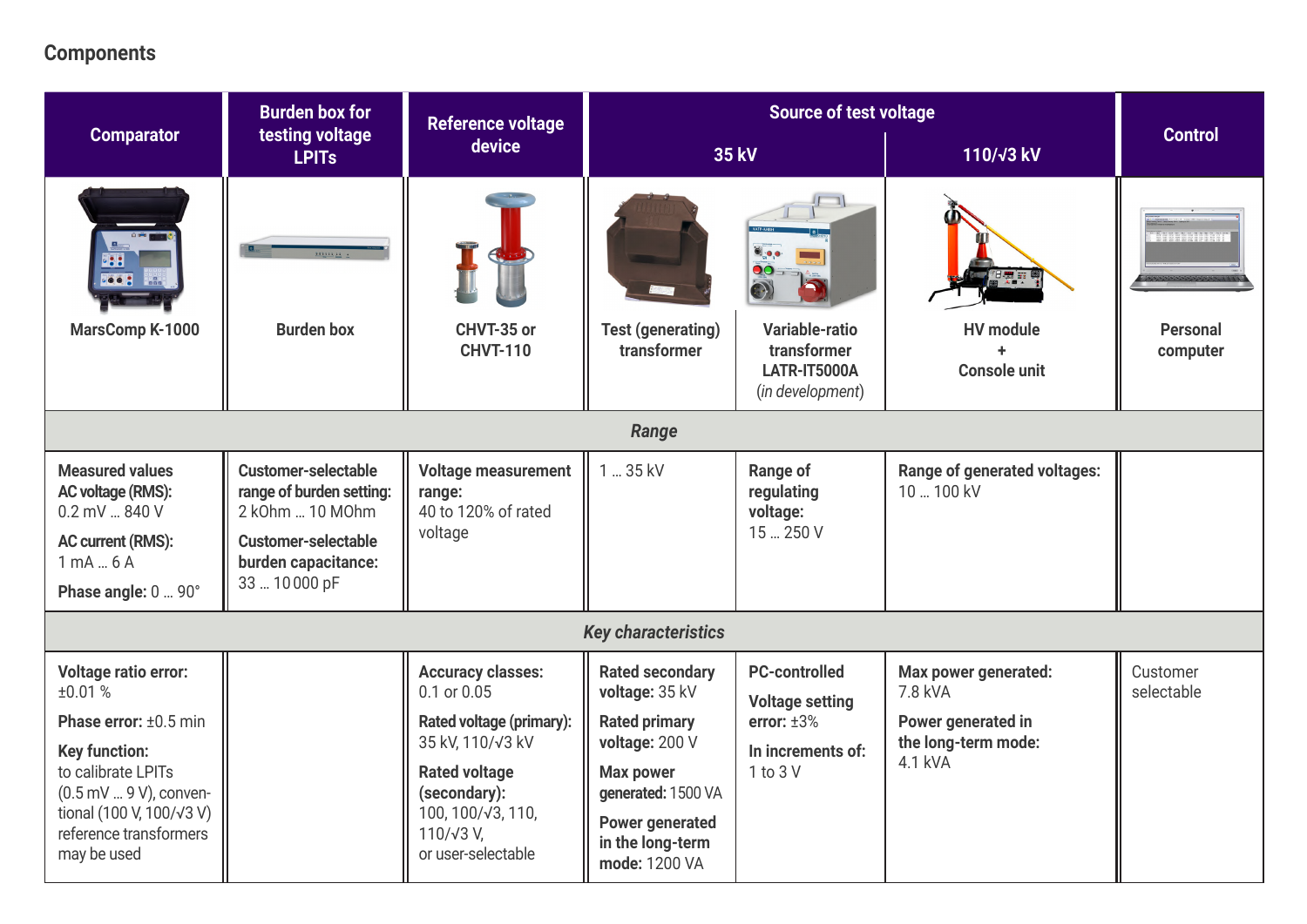## 5. Multi-purpose set for testing voltage transformers (LPITs + Conventional VTs)

To test conventional VTs, a set for testing voltage LPITs can be complemented with the units listed below. The burden box (produced by other manufacturer) can be replaced by a customer's burden box with suitable characteristics.

#### **Basic characteristics of conventional VTs under test:**

| Applicable standards  | IEC61869-3                                                                         |
|-----------------------|------------------------------------------------------------------------------------|
| Primary voltage range | up to $35$ kV, up to $110\sqrt{3}$ kV                                              |
| Metering accuracy     | Class 0.2 (or less accurate) with the comparator EM 3.1KM                          |
|                       | Class 0.5 (or less accurate) with the comparator <b>EM 3.3T1</b> (if the reference |
|                       | device has accuracy class 0.05 or better)                                          |
| Analog outputs        | 100, 100/√3, 110, 110/√3 V                                                         |